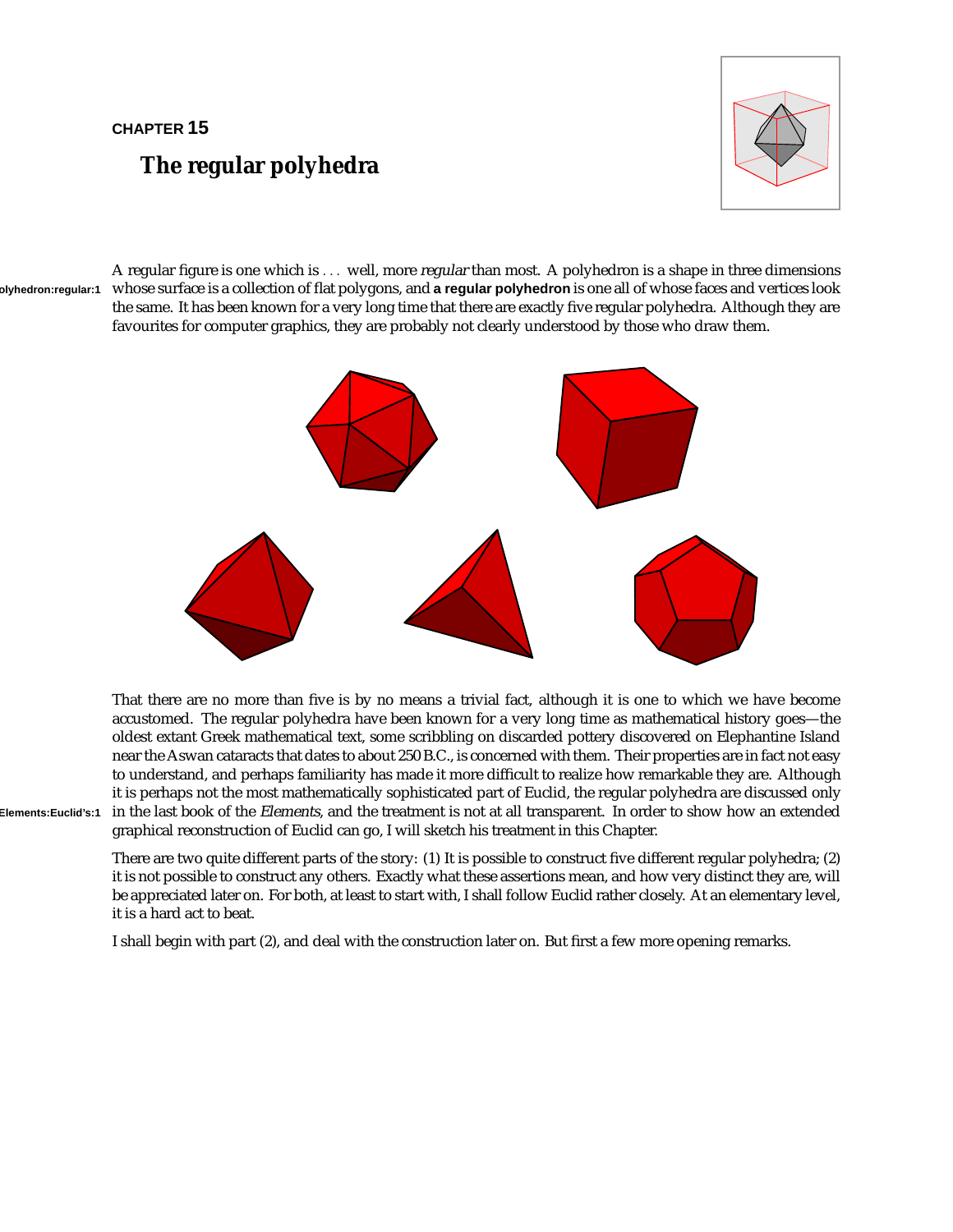## **1. What exactly is a regular polyhedron?**

It is important first to understand exactly what a regular polyhedron is. The first, and simplest condition, is that its faces are to be regular polygons. Another is that all of these faces be congruent to each other. But there has to be some extra condition to guarantee regularity. For example, these two conditions of facial congruence will be satisfied by an icosahedron with some of its sides pushed in, which surely wouldn't be considered to be all that regular:



So there has to be something more required. For one thing, the figure should be **convex**, which means loosely that it bulges out. Technically this means that any two points in the figure can be joined by a segment contained completely inside the figure itself. At any rate, this new condition certainly excludes the mutant above. But it isn't sufficient to characterize regularity either, since the following figure, which is constructed by gluing two regular tetrahedra together, shouldn't qualify as regular.



This suggests that we impose the condition that all the vertices of the figure, as well as all its faces, 'look alike' in the sense that they are congruent. We shall in all specify:

- By definition, <sup>a</sup> regular polyhedron is one satisfying all four of these conditions:
	- (a) All of its faces are regular polygons;
	- (b) they are all congruent to one another;
	- (c) the figure is convex;
	- (d) all of its vertices are congruent.

In fact, these conditions are unnecessarily strong. It is actually the case that we need only require that the number of faces around each vertex be the same for all vertices. A remarkable theorem proven by the French **Cauchy:A.:2** mathematician Cauchy in the early nineteenth century asserts that these conditions are redundant. But it is not a simple result, and it is better in an elementary treatment not to depend on it.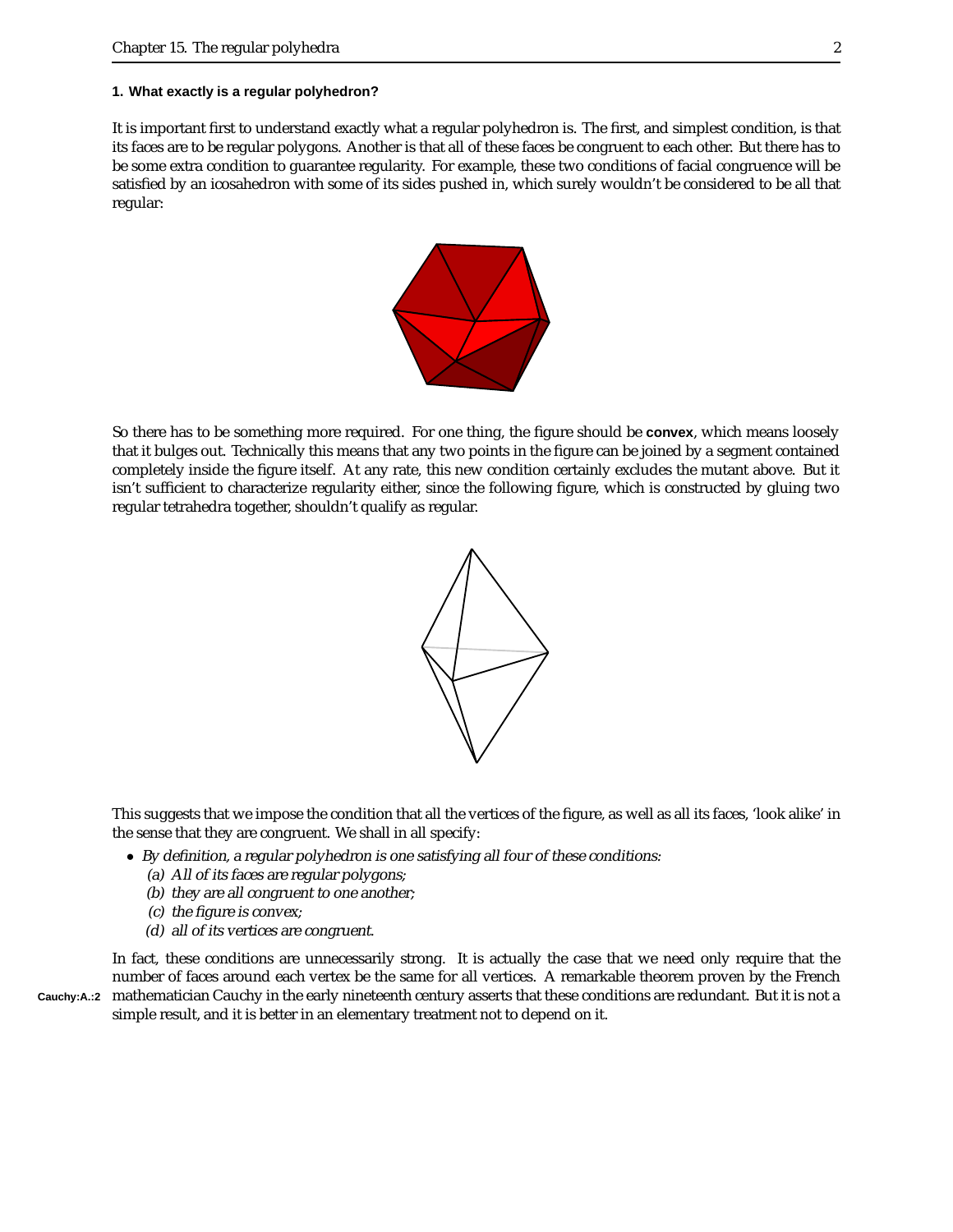## **2. There are no more than five regular solids**

I shall first explain roughly why there cannot be more than five regular polyhedra, and then go over the argument **:Euclid's, Book XIII:2** later in detail. Incidentally, this assertion is somewhat informally inserted at the end of Book XIII of Euclid's Elements, even though many of his earlier results are clearly leading up to it.

> That there cannot be more than five regular solids just depends essentially on what happens around one of the vertices, call it  $P$ , of a regular polyhedron. Throw away all of the faces of the polyhedron which do not touch  $P$ . Then flatten out the faces that are left. For the polyhedra we know about, we get the following pictures of what I call the **splayed** vertices.



It is intuitively reasonably clear that when we do that, the vertex 'opens up' in the sense that in going around the **s, Proposition XI.21:3** vertex we don't go all around its image in the plane. In fact, this is a special case of Proposition XI.21 from Euclid, which is much more general:

> • (Euclid XI.21) In going once around the faces touching any convex vertex, the angles traversed always add up to less than 360◦.



The word 'convex' here, as with the earlier use of the same word, means a vertex which always bulges out. Convexity is clearly a necessary condition, since if we are allowed to fold up the faces around a vertex like an accordion the proposition is no longer true. I shall come back later to give the details of the argument, nearly all of which arise in the very beginning (Book I) of Euclid. Let's assume for now that the result is true and see why it implies that there can be no more than five regular polyhedra.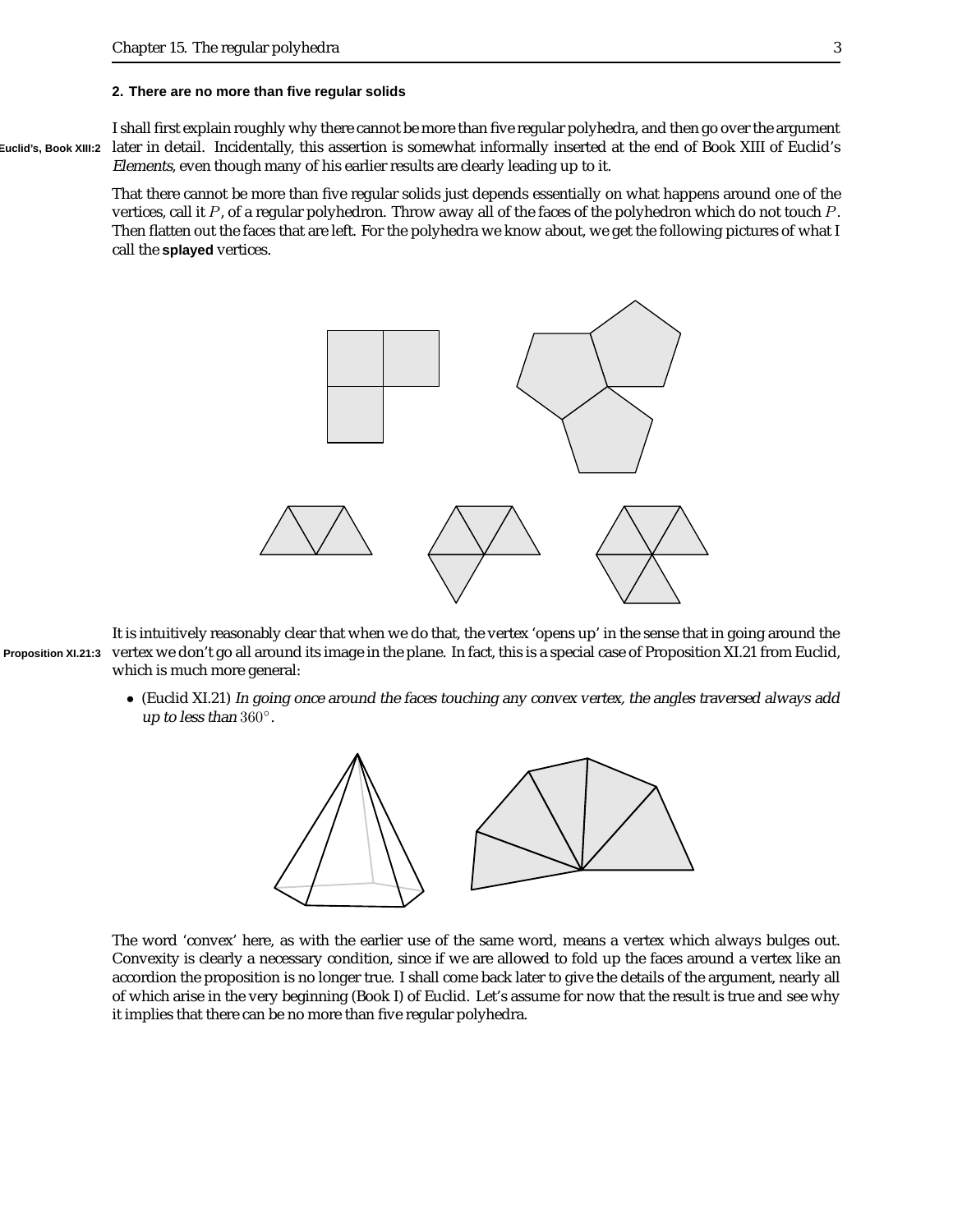Since all faces of a regular polyhedron are congruent, each one of them will be a regular polygon with some fixed number of sides. Furthermore, all the vertices are congruent, which means that the number of faces touching each vertex must be the same. Suppose that each face has  $m$  sides, and that each vertex is touched by  $n$  faces. What are the possibilities?

• In a regular plane polygon of m sides, the angle at each corner is equal to  $180° - 360°/m$ .



Since the inside angle at any corner is  $180°$  less the angle turned at that corner, this follows immediately from a **'s, Proposition I.32:4** more intuitive result:

• (Euclid I.32) If we follow around the outside of <sup>a</sup> convex plane polygon, the total angle turned is 360◦.

This is intuitively clear, but it can be reduced to something really apparent by translating these angles to one vertex:



At any rate, if we have n polygons at a single convex vertex, each of  $m$  sides, then the total angle traversed as we go around the faces next to the vertex will be  $n (180° - 360°/m)$  and this must be less than 360:

$$
n(1 - 2/m) 180^{\circ} < 360^{\circ}
$$
\n
$$
180^{\circ} - \frac{360^{\circ}}{m} < \frac{360^{\circ}}{n}
$$

which leads to the inequality

$$
\frac{1}{2} < \frac{1}{m} + \frac{1}{n} \; .
$$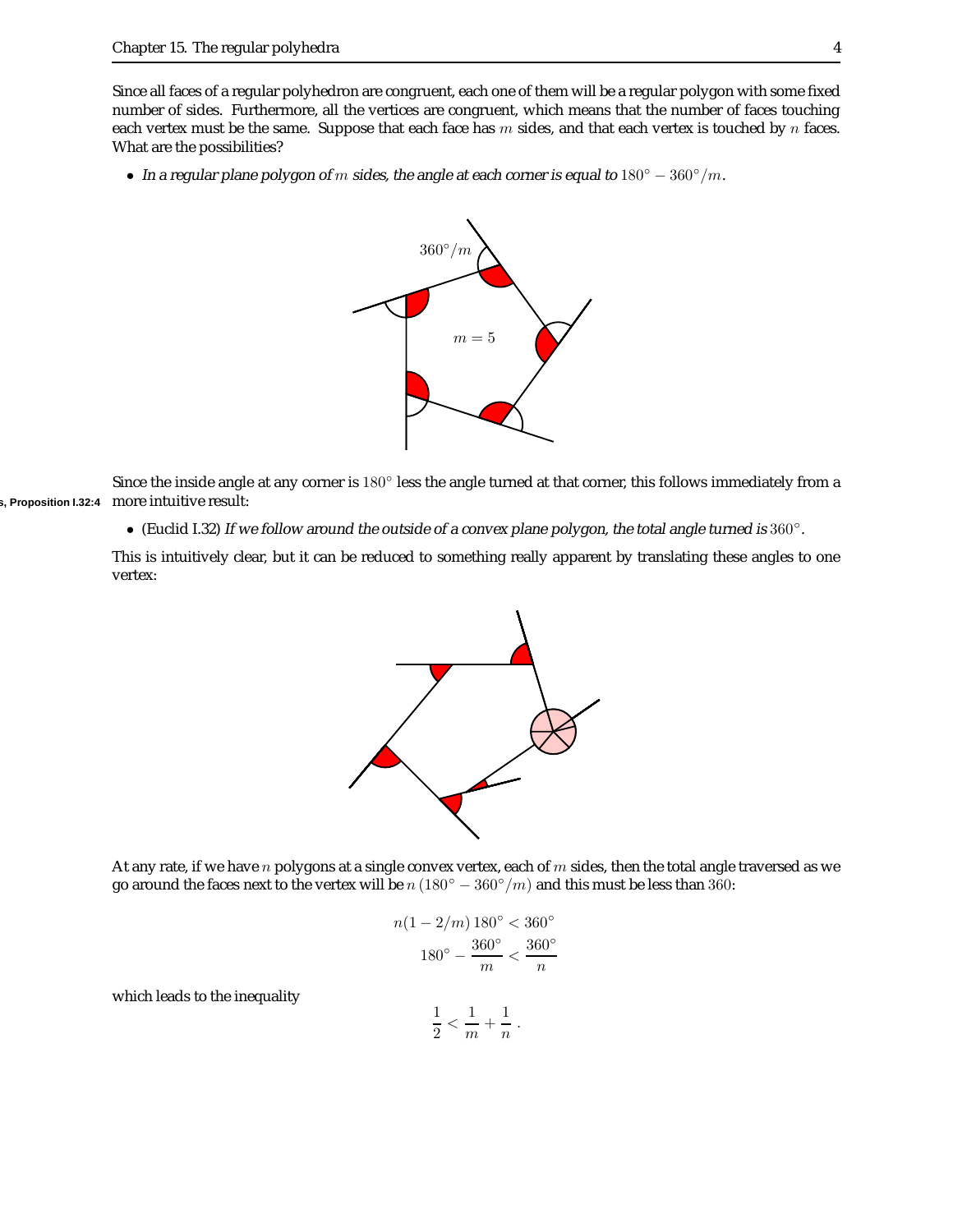Each face must be at least a triangle, so  $m \geq 3$ . The number of faces meeting a true vertex has to be at least three, hence  $n \geq 3$  as well. Therefore

 $\frac{1}{2} < \frac{1}{n}$  $\frac{1}{m} + \frac{1}{n}$ n ≤ 1  $\frac{1}{m} + \frac{1}{3}$ 3  $\frac{1}{6} < \frac{1}{n}$ m  $n < 6$ .

Similarly,  $m < 6$ . So we have only a finite number of possibilities to look at, examined in the following table, which shows  $1/m + 1/n$  for  $3 \leq m, n < 6$ , except that those that don't qualify are left out:

| Values of $1/m + 1/n > 1/2$ |        |      |      |      |  |
|-----------------------------|--------|------|------|------|--|
|                             | $\eta$ | 3    |      | 5    |  |
| $\,m$                       |        |      |      |      |  |
| 3                           |        | 2/3  | 7/12 | 8/15 |  |
|                             |        | 7/12 |      |      |  |
| $\overline{5}$              |        | 8/15 |      |      |  |
| 6                           |        |      |      |      |  |
|                             |        |      |      |      |  |

We see that there are exactly five possibilities, each corresponding to one of the known regular polyhedra.

Another way to see which m and n qualify is to sketch the region  $1/x+1/y > 1/2$ ,  $x \ge 3$ ,  $y \ge 3$  in the  $(x, y)$ -plane, and observe which points with integral coordinates lie inside it.



**3. The proof of Euclid XI.21**

**s, Proposition XI.21:5** The proof that Euclid gives for Proposition XI.21 involves a sequence of subsidiary results, mostly taken from Book I of the The Elements. Since the proposition itself seems, as do so many results in Euclid, almost obvious, I should say a few words of comment about the argument.

> One's intuition about why XI.21 is true is based, presumably, on the nearly physical feeling involved in squashing the vertex flat.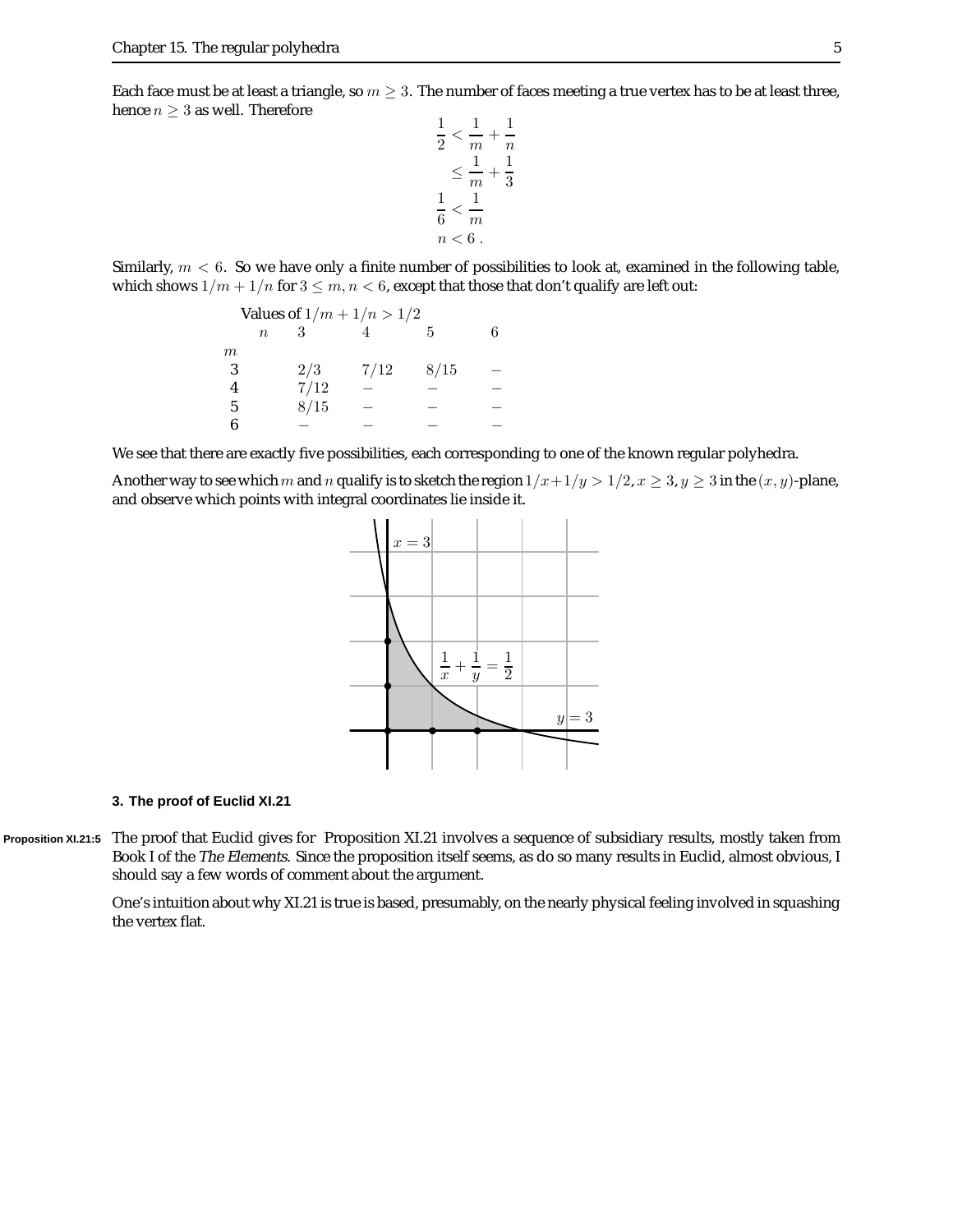

Translated into mathematics this is probably equivalent to the idea that projecting one of the facial angles of a convex vertex onto a plane spreads that angle out. And so it does, in the right circumstances, but not always. So it is not apparently true that we can make a direct comparison of the angles on each face with those in a 2D projection. Euclid must have been aware of this, although as usual he doesn't tell you more than you have to know. He manages, however, to get around the difficulties in a very elegant manner. I suppose his argument is a natural one, and one which some would perhaps call obvious. Nonetheless, I believe it to be one of the highlights in The Elements.

I shall present Euclid's argument by a backwards progression. First of all, along with Euclid I shall assume that the vertex is surrounded by three faces, in order to make the reasoning a little more concrete.



We need to label the figure. Cut off the faces by a plane Π intersecting them transversely. Each face becomes a triangle, and the interior of Π cut off is also a triangle. To picture better what is going on, we can unfold and spread these triangles out on a plane. Label the angles in these triangles like this:



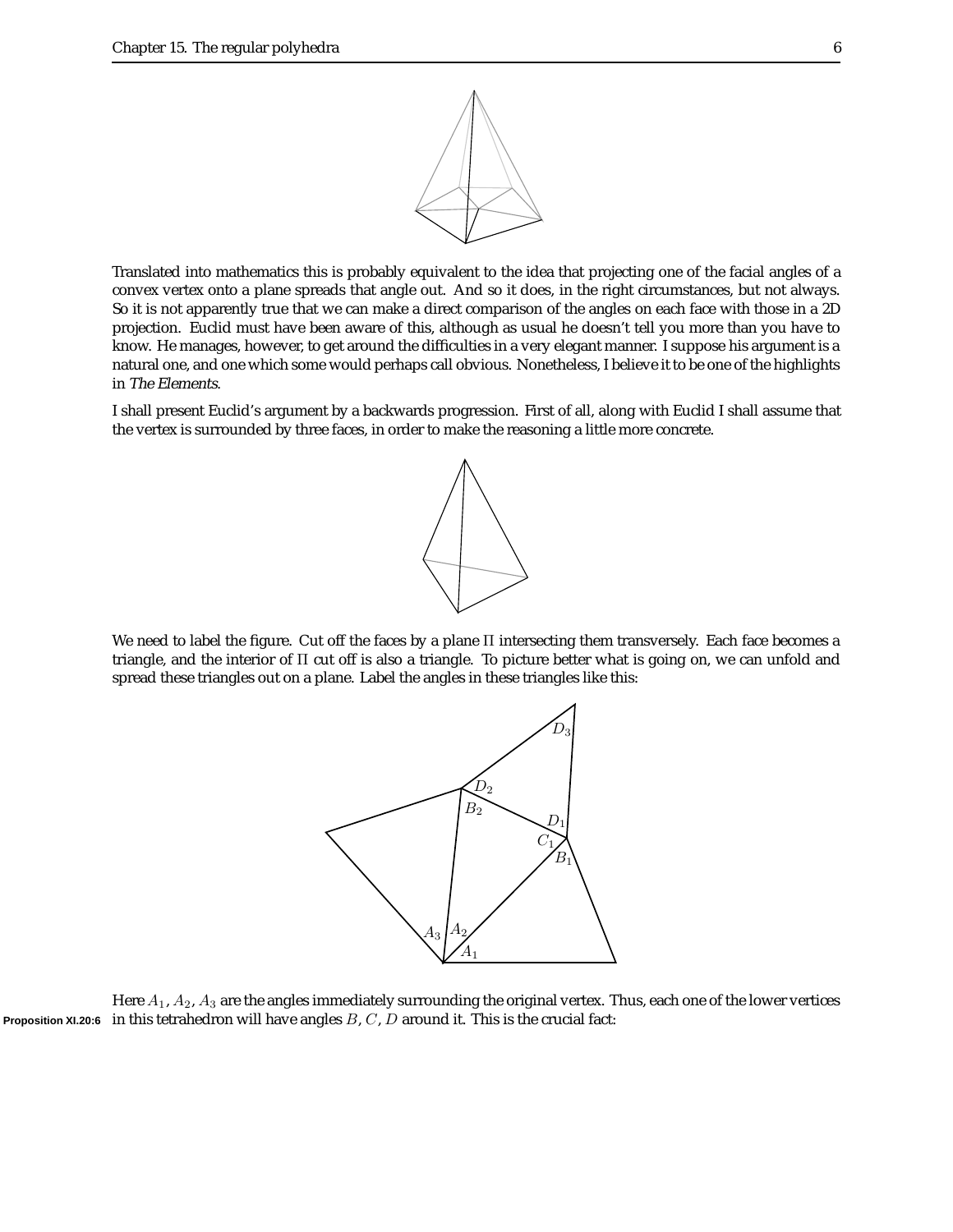• (Euclid XI.20) If B, C, and D are any three angles around a trihedral vertex, then  $B + C > D$ .

I'll postpone the proof of this for a moment, but right now let's see why this implies Proposition XI.21. In each triangle, the sum of its interior angles must be 180◦. Therefore

$$
\sum (A_i + B_i + C_i) = 3 \cdot 180^\circ.
$$

where the sum is taken over the three faces of the vertex. But in addition, according to the result we have yet to prove

$$
\sum (A_i + B_i + C_i) > \sum A_i + \sum D_i
$$
\n
$$
\sum A_i < \sum (A_i + B_i + C_i) - \sum D_i
$$

since  $B_i + C_i > D_i$ . However

 $\sum D_i = 180^\circ$ since the  $D_i$  are all the interior angles of a triangle. This gives us

$$
\sum A_i < \sum (A_i + B_i + C_i) - \sum D_i = 3 \cdot 180^\circ - 180^\circ = 360^\circ \,,
$$

which is just what Proposition XI.21 asserts.

# **Exercise 1.** Work out the proof for an arbitrary convex vertex.

Suppose that, conversely, that one is given a collection of angles in the plane splayed out around a vertex, whose sum is less than 360°. When can one construct a vertex in 3D that gives rise to it? Can one design an algorithm for doing this? First of all, this is not always possible. For example, for three angles  $\alpha$ ,  $\beta$  and  $\gamma$  with  $\alpha + \beta + \gamma < 360^{\circ}$ it is possible only if  $\alpha + \beta > \gamma$ , for example (as we shall see later on). And if there are more than three angles the vertex will not be unique—it will not in fact be **rigid**. This means that if one is given such a vertex that one can always move the faces around as movable plates without changing their shape. This is just another way of saying that polygons in the plane are similarly flexible—for example, one can always deform a square into a rhombus.

**Exercise 2.** Suppose that  $m\alpha < 360^\circ$ . Explain how to construct a regular vertex with vertex angle  $\alpha$ —i.e. one whose orthogonal section is a regular polygon of  $m$  sides. (Hint: start with the regular polygon in a plane. The vertex should be somewhere on the perpendicular line through its centre. The fact that  $m\alpha < 360°$  guarantees that the vertex can be located outide the plane.)

## **4. Trihedral angles**

It remains to prove

• (Euclid XI.20) If B, C, and D are any three angles around a trihedral vertex, then  $B + C > D$ .

Before proving it, I will make it somewhat more plausible by translating it into a statement about geometry on a sphere. A **great circle** on a sphere is the intersection of the sphere with a plane through its origin.

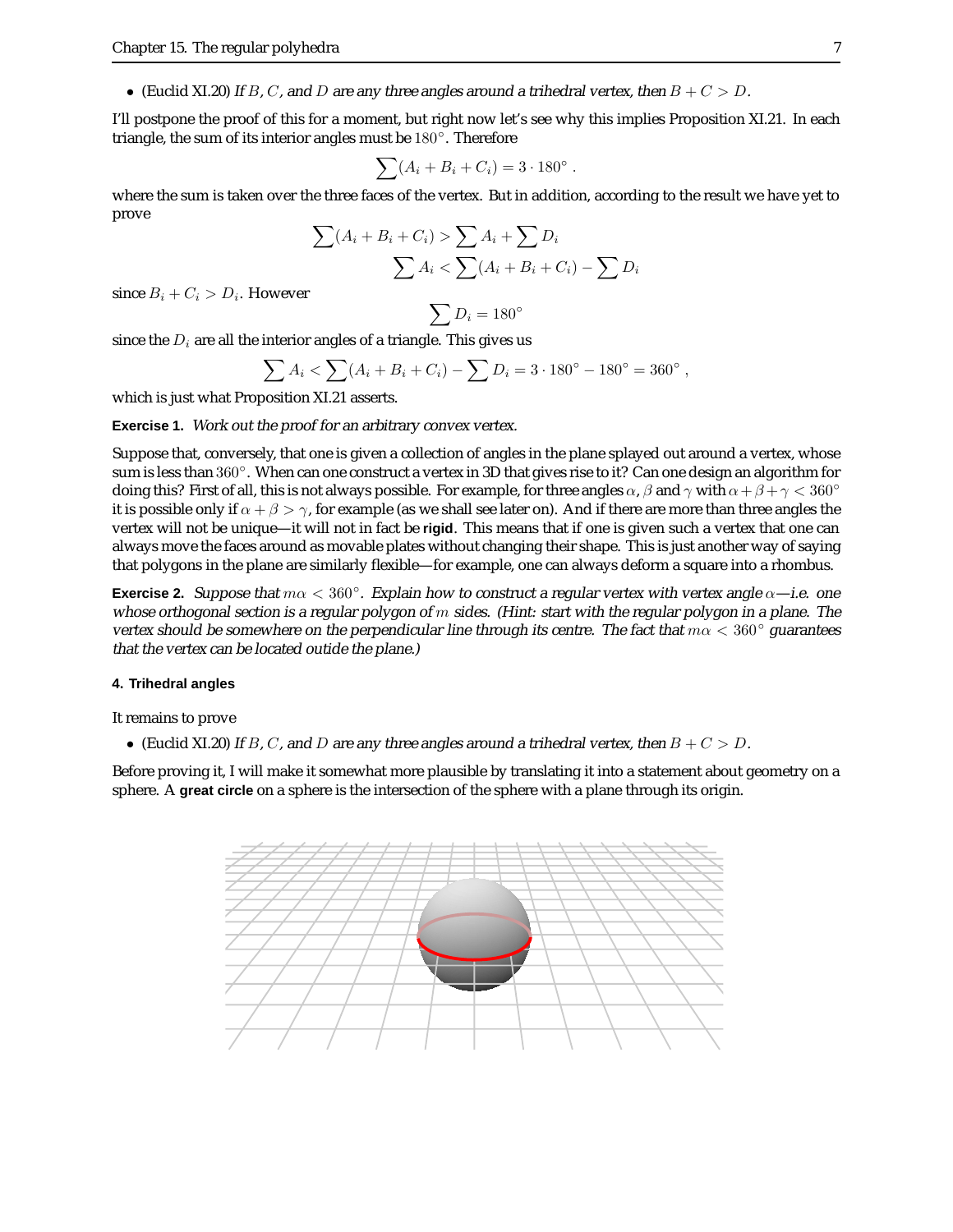Between any two points  $P$  and  $Q$  on a sphere which are not directly opposite to each other there passes a unique great circle, that determined by the plane containing  $P$  and  $Q$  and the sphere's centre  $O$ . The part of that great circle lying between the two points is the shortest route between them that lies entirely on the sphere.—the **spherical geodesic** line between them. Distance on the sphere along a great circle is proportional to the spanning angle  $POQ$  at the centre of the sphere. If the radius of the sphere is 1 then that distance is exactly equal to that angle measured in radians.



In particular, if  $R$  is a third point on the sphere which does not lie on the great circle arc between them, then the spherical distance  $PQ$  must be less than the sum of  $PR$  and  $RQ$ .



This is the spherical triangle inequality, analogous to the triangle inequality in the plane. Since spherical distances are proportional to central angles, it is equivalent to the assertion we are trying to prove. So in effect, in proving XI.21 we are proving the spherical analogue of a familiar inequality about paths on the plane (Euclid I.20, which we'll see in a moment).

How about the proof itself?

We follow Euclid. If all three of the vertex angles are the same, the claim is trivial. So suppose that one of the angles is actually larger than another. In the following figure at the left, these are on the faces we are looking at.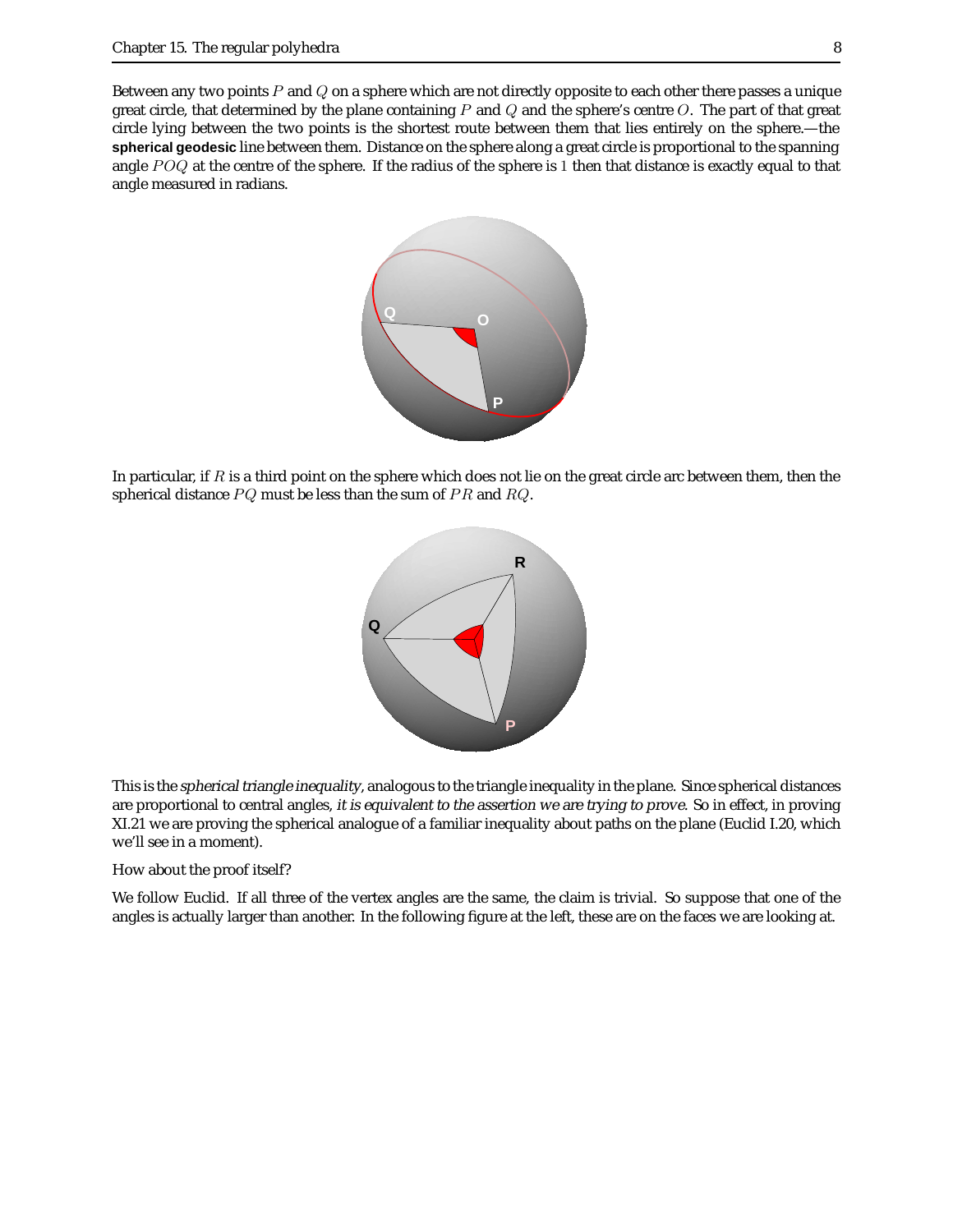

Lay a copy of the face with the smaller vertex angle on the face with the larger one, as in the figure on the right. Then slice off a triangle on the face with the larger vertex angle. Mirror that slice back onto the face with the smaller vertex angle, as in the figure on the left, just below:



Let P be the vertex, and label some other vertices as shown. The sum  $AB + BC$  is greater than  $AC = AD + DC$ , by a result from Euclid (I.20) that I have already mentioned. Since  $AD = AB$ ,  $DC < BC$ . By another result from **s, Proposition I.25:9** Euclid (I.25), the angle  $DPC$  is less than the angle  $CPB$ . But then finally

$$
APC = APD + DPC < APB + BPC.
$$

Here are the results from Book I that we have used:

**'s, Proposition I.20:9** • (Euclid I.20) In any triangle, the length of one side is less than the sum of the lengths of the two other sides.

• (Euclid I.25) If we are given two triangles two of whose sides match in length, then the angle opposite the third side is larger in the triangle with the longer third side.

I'll recall their proofs in the next section.

# **5. The results we need from Book I**

There are actually a number of results that we'll need from Book I of Euclid before we're through, since the proofs of the results we need will in turn take us back to others. Since we are not concerned here with complete rigour, but just with making the reasons as intuitively transparent as possible, the main difficulty is knowing where to begin. For some of these early results in Euclid, pictures alone should suffice.

**'s, Proposition I.32:9** • (Euclid I.32) In any triangle, the exterior angle of one corner is equal to the sum of the opposite interior angles.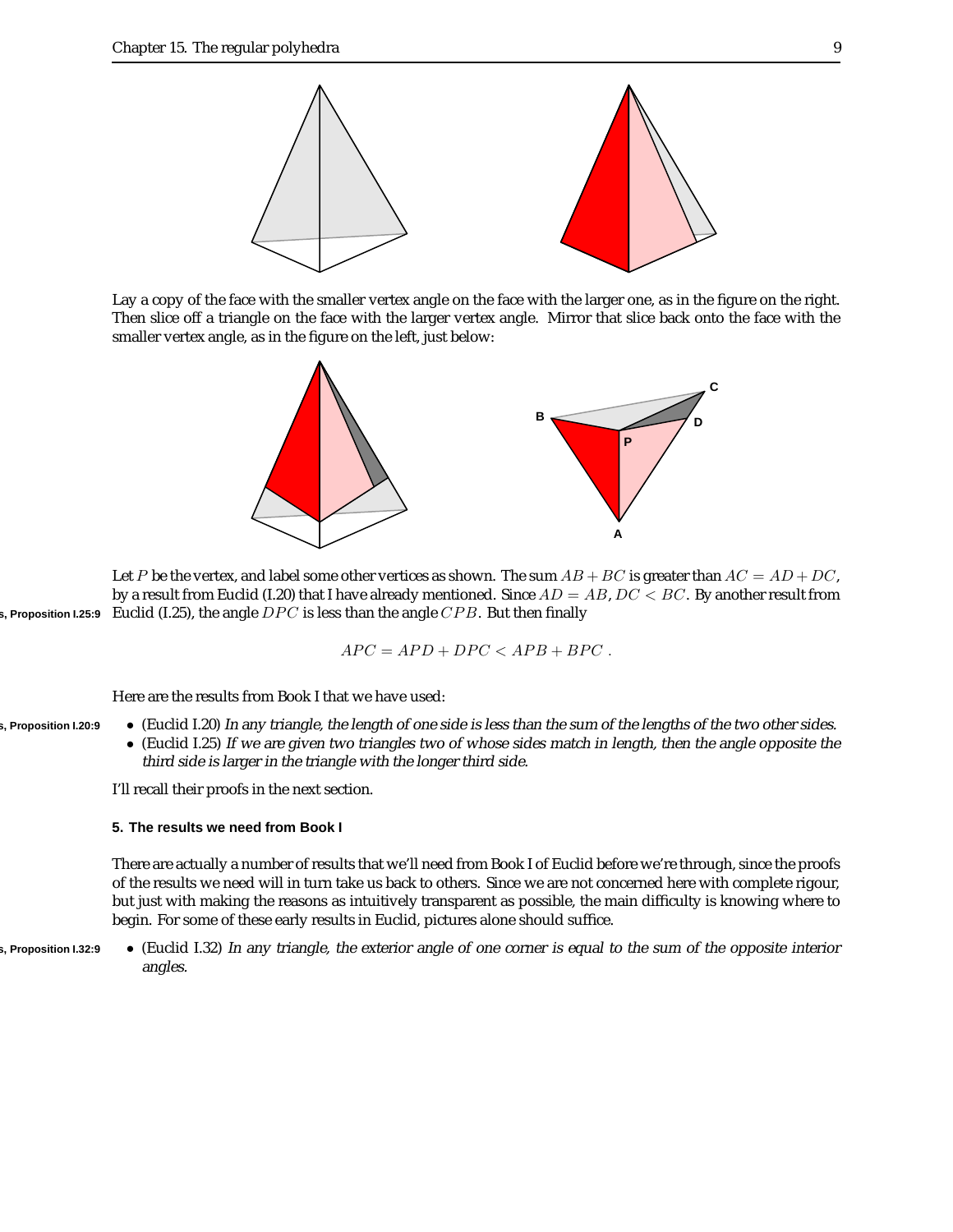

This will be applied in the next proof, but only in so far as it implies that the exterior angle is larger than either of the interior ones. This weaker result, unlike that above, can be proven without using the axiom of parallels, and **Proposition I.18:10** is Euclid I.16.

• (Euclid I.18) In any triangle, the angle opposite <sup>a</sup> larger side is larger.



• (Euclid I.20) The length of any side of <sup>a</sup> triangle is less than the sum of the other two sides.

I leave this as an exercise, including pictures.

• (Euclid I.25) Given two triangles with two sides in each matching two sides in the other, the one with the longer third side has the larger angle opposite the third side.



This we shall actually see proven. The demonstration I am about to give is attributed to Menelaus in Heath's comments on Proposition I.25. We start with the two triangles, pictured above. We translate the one with the smaller side and then rotate it and reflect it so as to get this picture:

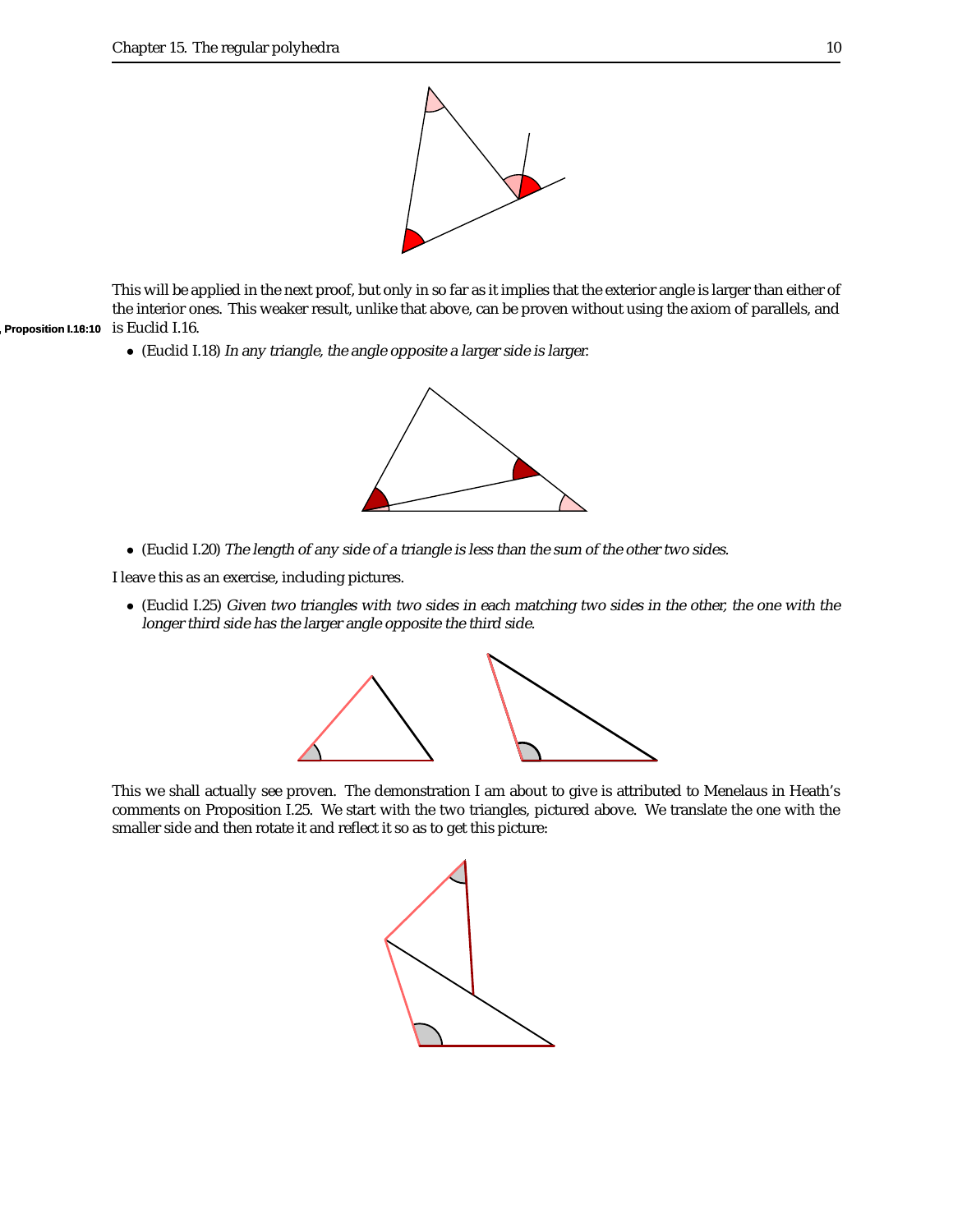Then we construct the isosceles triangle as shown below, and extend the line also. Finally, we apply the previous Proposition.



This concludes the proof that there are no more than 5 regular solids. It remains to tell how to construct them.

#### **6. Constructing the regular polyhedra**

As far as showing that the regular solids can be constructed is concerned, the proof above is somewhat limited in relevance. It says no more and no less than that <sup>a</sup> single vertex of each of the regular polyhedra can be constructed. But constructing a vertex is not the same as constructing the whole figure, since it is not at all obvious that the construction of a vertex can be extended to give the whole figure. Of course starting with one vertex we can go on building new vertices attached to what we already have, but there is no obvious reason why at some point we won't get some kind of peculiar incompatibility between pieces we have constructed. In fact, one can do a lot of calculations for each of the five regular solids and see that this problem does not arise. But an argument which shows directly and uniformly in all cases that such an incompatibility never occurs was found, as far as I know, only fairly recently. The argument we shall see here, following Euclid, looks at each case on its own. There is one notable accidental feature, however—it turns out that all of the regular polyhedra can be constructed by starting with cubes!

In the rest of this section I shall describe without proof the essentials of construction in all cases. In the next I shall sketch the justification of the construction.

# • **Cube**

**cube:11** This is easy. I make its side of length 2, aligned along the axes, with one corner at (−1, −1, −1). Then the corners are all points with either 1 or  $\epsilon = -1$  as coordinate, making eight in all.

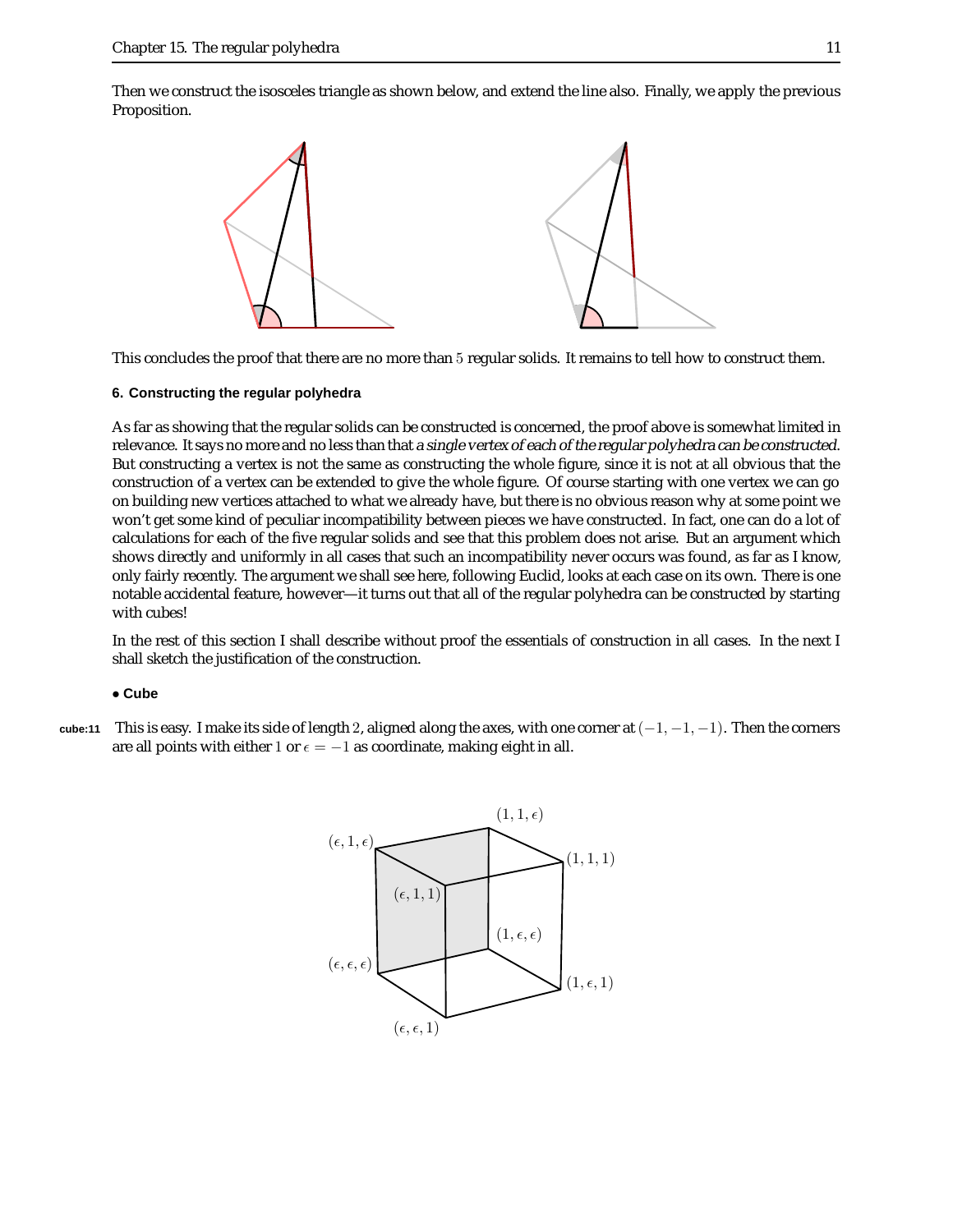In the PostScript data file regular-polyhedron.inc describing the regular polyhedra, these points are put into an array:

 $[[-1 -1 -1]$  $[-1 \ 1 \ -1]$  $[1 \ 1 \ -1]$  $[1 -1 -1]$  $[-1 -1 1]$  $[-1 \ 1 \ 1]$ [1 1 1]  $[1 -1 1]$ 

That is to say, I go around the back square with  $z = -1$  in the positive orientation as seen from behind, starting from the origin, then around the front face  $z = 1$  in a parallel track.

## • **Tetrahedron**

**thedron:regular:12** The vertices of the cube  $(x, y, z)$  with  $x + y + z$  equal to  $-3$  or  $1$  are the vertices of a regular tetrahedron, as are those where the sum is  $3$  or  $-1$ .



**Exercise 3.** Prove this. Find an exact formula for the **height** of the tetrahedron, the distance from <sup>a</sup> vertex to the opposite face. Find the length of an edge.

## • **Octahedron**

**ctahedron:regular:12** The centres of the faces of a cube form a regular octahedron. The octahedron is therefore the **dual** of the cube.



**Exercise 4.** Find the length of an edge of this octahedron.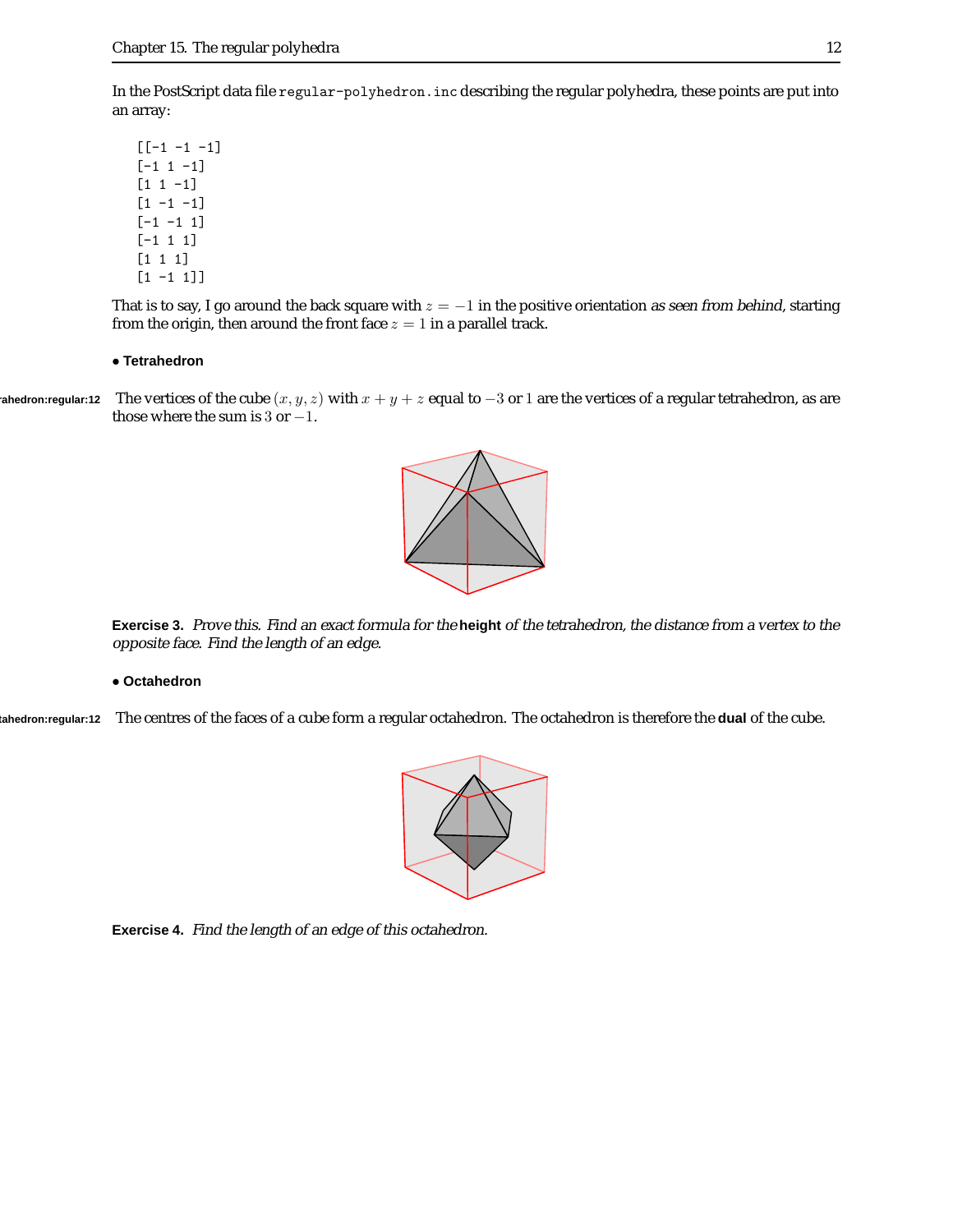#### • **Dodecahedron**

**ecahedron:regular:12** The tetrahedron and octahedron are relatively simple figures. Their analogues and that of the cube exist in all dimensions. It is perhaps more surprising that a dodecahedron can also be constructed by starting with a cube.

> First construct a regular pentagon whose diagonal is equal to the side of the cube. Attach it along a diagonal to an edge of the cube, in effect making the diagonal into a hinge. Attach another congruent pentagon to the edge opposite, on the same face. You can check that if the two pentagons lie flat on the common face of the cube, they will overlap. If they are rotated away from the cube, of course eventually they will have no intersection. So somewhere in between they can be situated like this, so they just touch:



The remarkable thing is that you can attach a pair of pentagons to each face of the cube in this way, changing the orientation if necessary, so as to have twelve pentagons making up a dodecahedron with the 12 pentagons for faces.



**Exercise 5.** Find the coordinates  $(x, y, z)$  of the point P in 3D above the face of a cube making this work.

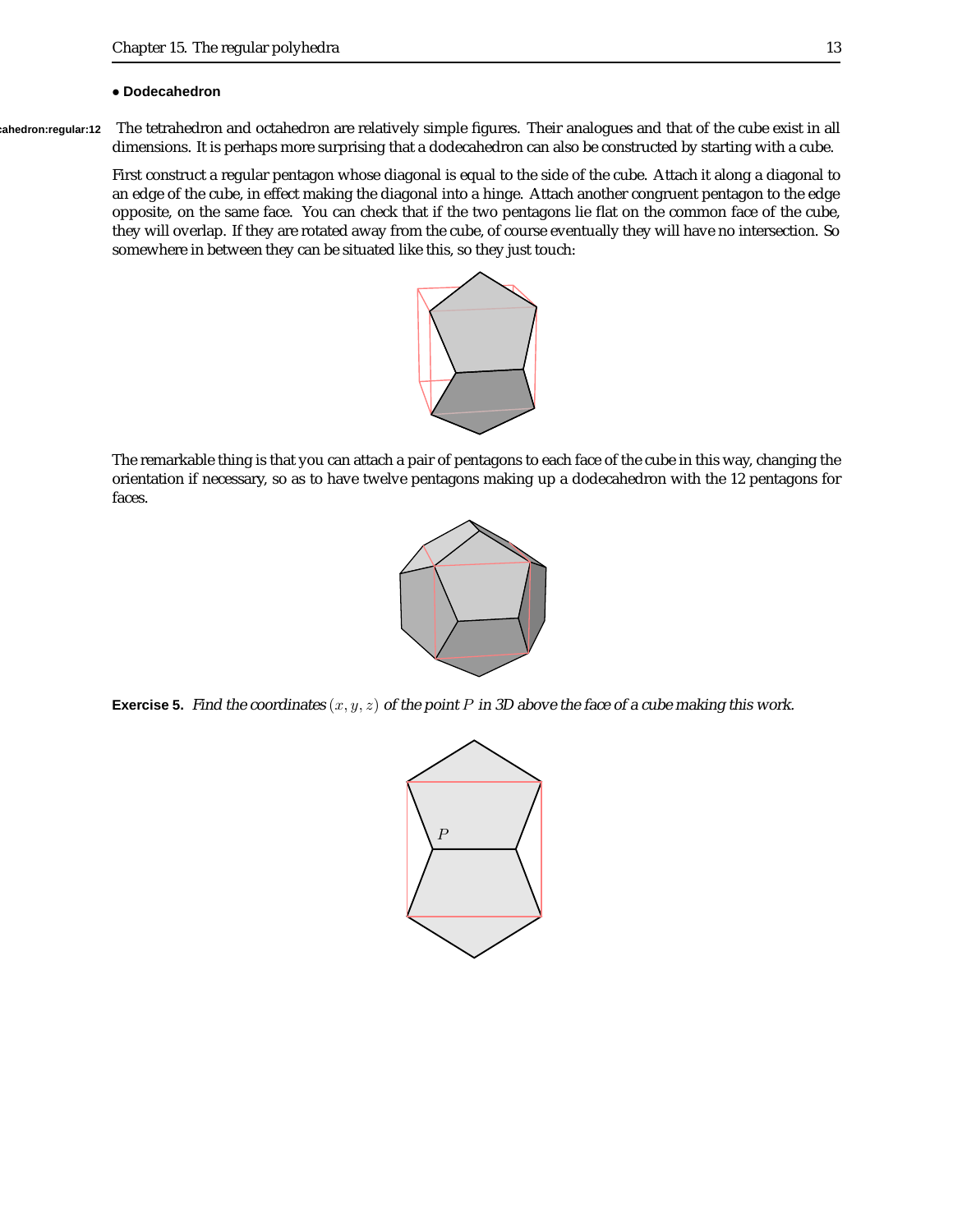#### • **Icosahedron**

**osahedron:regular:13** The icosahedron is different. Assemble a band of ten equilateral triangles, and then add to this two pentagonal caps of five equilateral triangles.



The icosahedron can also be constructed as the dual of the dodecahedron.

**Exercise 6.** Find the coordinates of all the vertices, and in particular the vertical height of the top vertex and the top pentagon.

**Exercise 7.** The icosahedron, too, can be constructed more directly from the cube. Write <sup>a</sup> PostScript program **Proposition XIII.16:14** to follow the recipe of H. Taylor described in the comments on Proposition XIII.16 in Heath's English edition of Euclid.

# **7. Verifying regularity**

The dodecahedron and icosahedron are not constructed uniformly, and it is not apparent that they are in fact regular. I leave this as an exercise.

For the dodecahedron, in addition to showing that the vertices are all congruent, it must be shown that the pentagons constructed on each face actually attach to the pentagons from other faces in the way they should.

For the icosahedron, the faces join together and are all congruent by definition. What remains to be shown is that the vertices are congruent.

#### **8. Code**

The regular polyhedra are catalogued in the file regular-polyhedra.inc. Their vertices are listed, and then their faces. Each face is an array of two items, first the the array of vertices on the face, traversed in a counterclockwise direction, and then the coefficients [A B C D] such that  $Ax + By + Cz + D \ge 0$  describes the outside of that face.

Here, for example, is the listing for the cube:

```
/cube-vertex [
  [-1 -1 -1][-1 \ 1 \ -1][1 \ 1 \ -1][1 -1 -1][-1 -1 1][-1 1 1]
  [1 1 1]
  [1 -1 1]] def
```
/cube [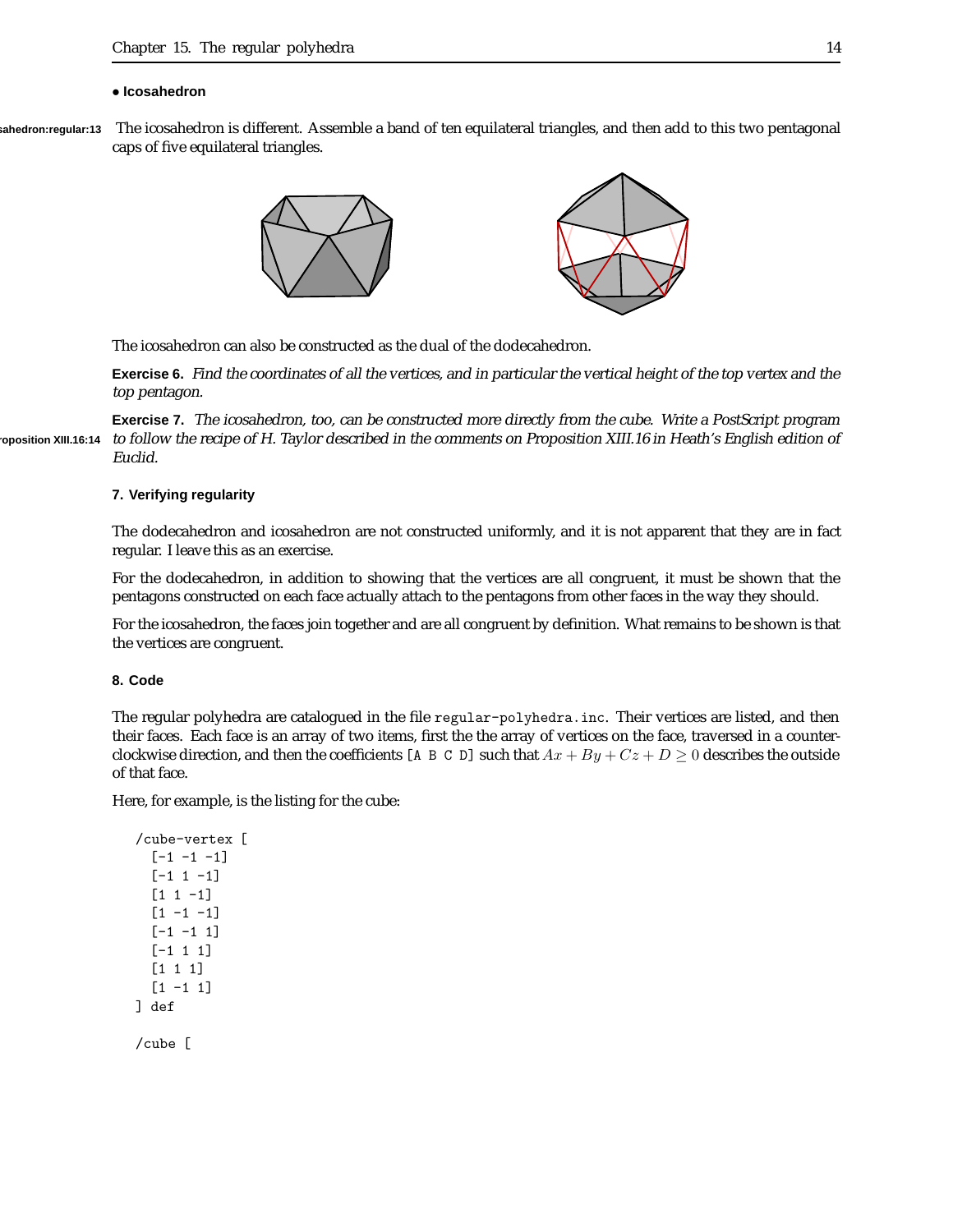```
\Gamma\Gammacube-vertex 0 get
    cube-vertex 1 get
    cube-vertex 2 get
    cube-vertex 3 get
  ] dup normal-function
]
\Gamma\Gammacube-vertex 4 get
    cube-vertex 7 get
    cube-vertex 6 get
    cube-vertex 5 get
  ] dup normal-function
]
\Gamma\Gammacube-vertex 0 get
    cube-vertex 4 get
    cube-vertex 5 get
    cube-vertex 1 get
  ] dup normal-function
]
\lceil\Gammacube-vertex 6 get
    cube-vertex 7 get
    cube-vertex 3 get
    cube-vertex 2 get
  ] dup normal-function
]
\Gamma\Gammacube-vertex 2 get
    cube-vertex 1 get
    cube-vertex 5 get
    cube-vertex 6 get
  ] dup normal-function
]
[
  \Gammacube-vertex 0 get
    cube-vertex 3 get
    cube-vertex 7 get
    cube-vertex 4 get
  ] dup normal-function
]
] def
```
The file regular-polyhedron.inc contains enough data to describe all the regular polyhedra. There are commands tetrahedron, octahedron, dodecahedron, and icosahedron which return for each figure an array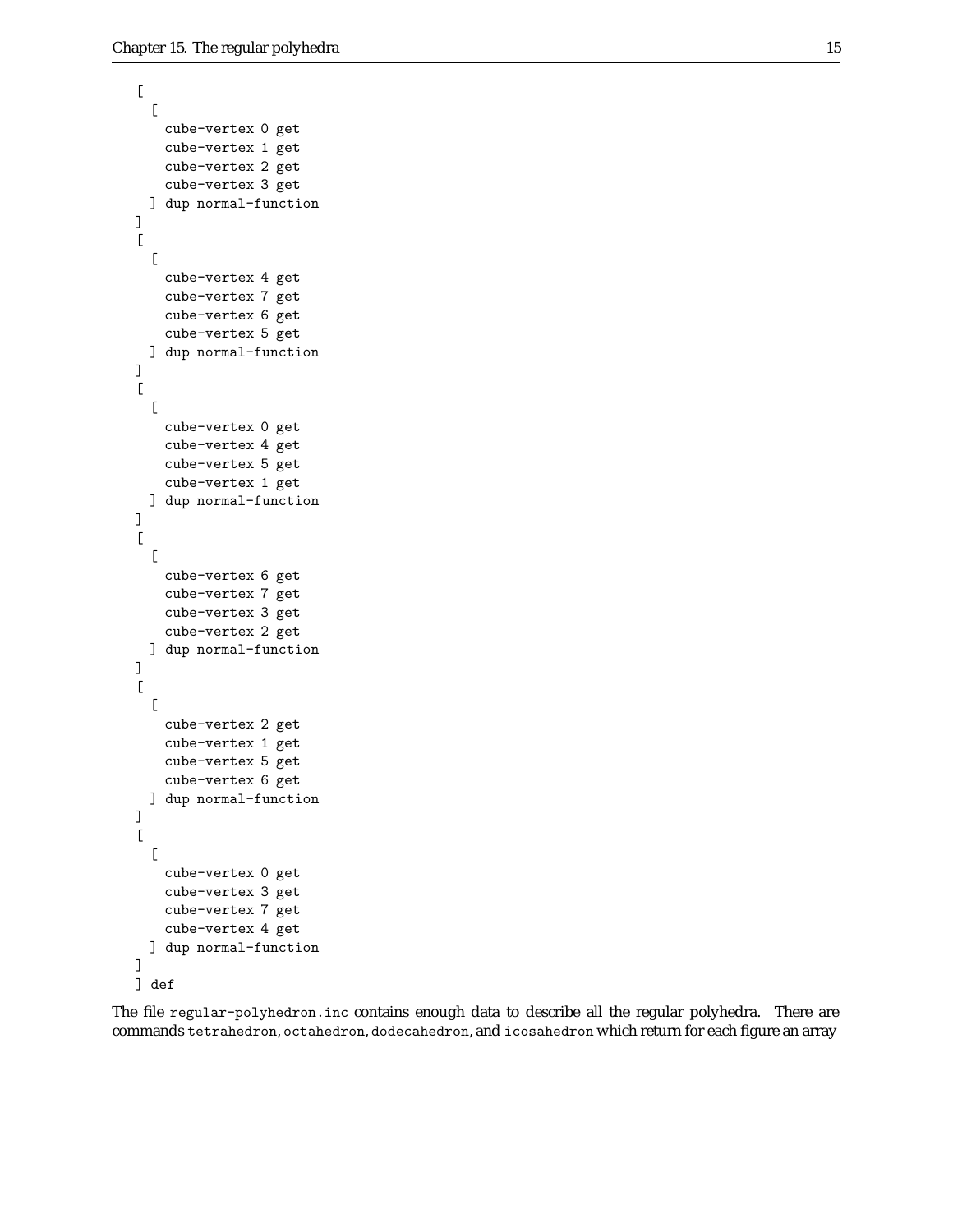of faces like the one shown above for the cube. In order to use it, you have to know the numbering scheme for the vertices. Here are some diagrams which do that. We start off with one we have seen before.



Finally, I just mention that the numbering of the icosahedron starts at the top and goes down. With this information, it can be deduced from the facial structure.